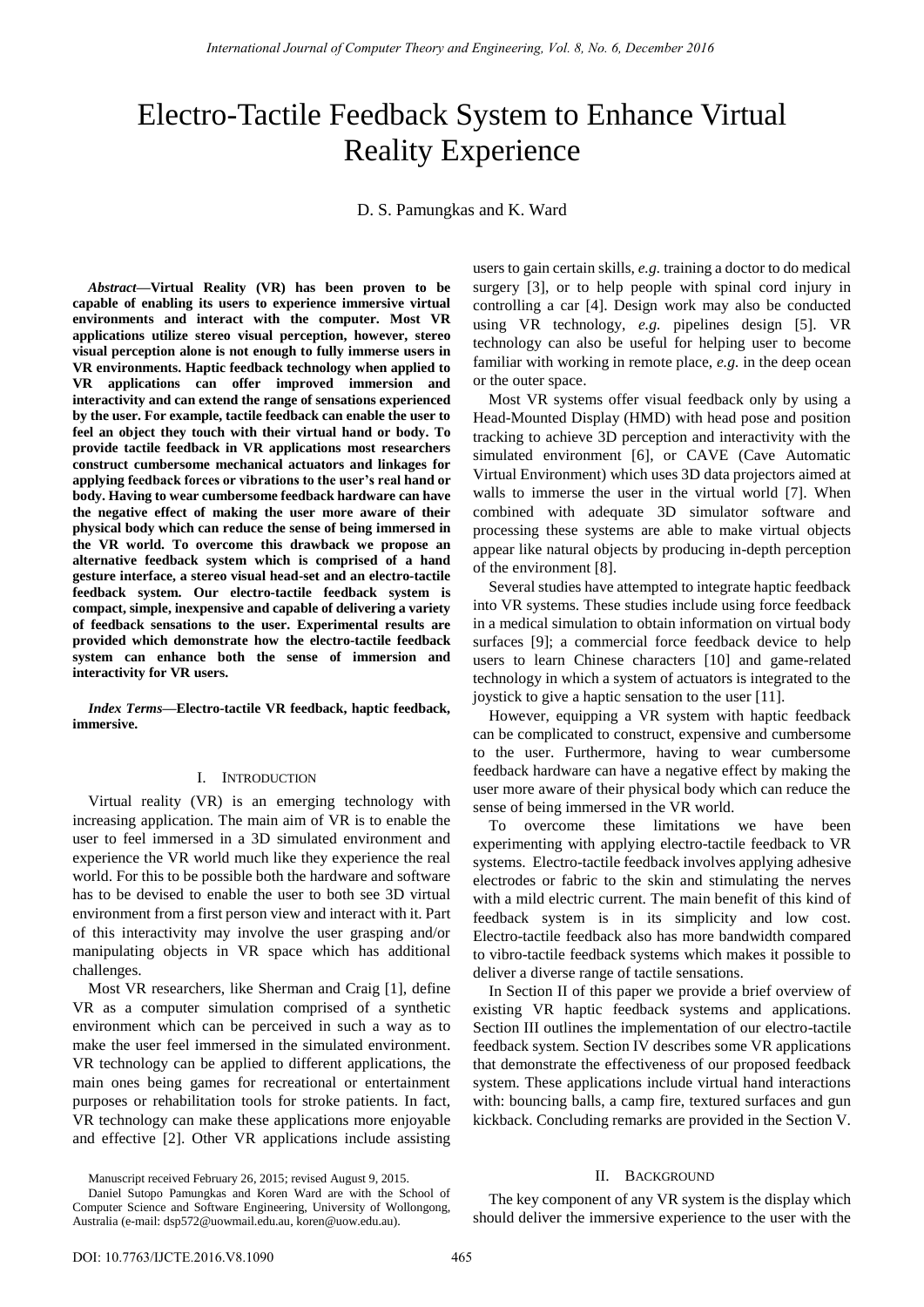virtual word. There are several approaches to create a 3D visual perception, the main ones being CAVE and HMD, see [6], [7]. The most expensive option, CAVE, requires a room where the walls, floor and ceiling are fully-covered with screens that project the virtual environment. The user also normally wears active shutter 3-D stereo glasses to perceive depth form the projected images. On the other hand, a HMD display is attached to a user's head and supplies 3-D stereo visual information to the user's eyes.

The low cost, compact size and mobility of HMD-based display devices makes HMD preferred over CAVE for most consumer applications. This is despite the difficulty this type of display can impose on the user for controlling other input devices like the keyboard and mouse which occurs mainly because the user cannot see the surrounding real environment when wearing the headset [12].

To overcome this problem, data gloves or a hand gesture interface with tracking, like the Leap Motion [13], can be integrated into the system. Hand tracking and hand gesture interfaces can also facilitate incorporating touch or haptic feedback into the system, providing the hand tracking is not obscured by the feedback device.

 Sherman and Craig [1] have mentioned that to produce an immersive and interactive experience for users with the virtual word, a multi-sensory feedback system is required, e.g. vision, sound and haptic feedback. Haptic feedback refers to virtual forces or other tactile information being sent to the sensory neurons in the skin of the user by some means.

Various researchers have made numerous attempts at incorporating haptic and force feedback into VR systems mainly by utilizing vibration and/or force feedback devices.

For example, David *et al.* [14] have developed a prototype of VR system by using a pair of vibration gloves to deliver haptic information to stroke patient for rehabilitation training purposes. In this system the user wears the gloves in front of tracking cameras which detect hand movements. Each glove has 19 DC motors in its palm and fingers. The motor vibration is activated by a collision between an object and the virtual hand.

In another case, Terziman *et al.* utilize DC motors to vibrate the floor for simulating the step effects of a giant creature in entertainment applications [15].

Several researchers have utilized force-feedback devices to enrich their VR systems. For example, Våpenstad *et al* has utilized Xitact – a hand held remote tracking instrument to simulate larascopic surgery [9]. Here, a virtual surgery simulator is controlled and manipulated in response to both vision and force-feedbacks delivered to the user when the virtual tool makes contact with virtual body parts. To achieve the force feedbacks a configuration of pulleys, vacuum actuators, rubber plugs, servomotors and elastic lines are utilized.

A similar force pulley feedback system is used to enhance a VR Spiderman gaming application [16]. Here a virtual feeling of being Spiderman connected to spider web strands is achieved by delivering force feedbacks via actuators and lines to the fingertips together with tracking the user's hand movements with a camera. This is particularly effective when the user moves from one place to another in the VR game by swinging on the virtual web strands as explained in [17]. This haptic feedback device has three DC motors to apply pressure to the fingertips to create the effect of feeling surfaces on virtual objects.

Another novel approach by Blake and Gurocak [18] proposes the utilization of magnetorheological (MR) fluid actuators in a glove to deliver force-feedback for virtualizing grasping sensations within a VR environment. A magnetorheological fluid is a type of smart fluid which is comprised of a carrier fluid, usually oil, filled with iron particles. When exposed to a magnetic field, the fluid greatly increases its viscosity becoming like a viscoelastic solid.

To increase the range of haptic feedback sensations some researchers have attempted to combine force feedback devices with vibration feedback devices. For example, in [19], Hernandez *et al.* attempt to incorporate force feedback into movable vibration tactors. Here, a force-feedback device, called Omega7, is utilized to deliver feedback information to the user from collisions between the user's virtual hand and virtual objects. The Omega7 can be described as a force feedback handle tiles with 4×4 tactors to give both a textural feeling of the surfaces of a virtual object as well as any virtual forces applied by them.

Although all the above feedback devices have been demonstrated to be effective in specific VR applications they have the drawback of being rather complex, expensive, application specific and cumbersome to wear; particularly when electro-mechanical actuators and linkages are used to deliver force feedback and/or vibrations to the user.

Bulky input/output devices tend to make the user more conscious of the feedback device which may also detract from achieving a truly immersive experience. Furthermore, most vibration feedback devices (tactors) have greatly limited frequency and amplitude bandwidth, making them incapable of delivering a diverse range of sensations by modulating both the frequency and amplitude of the vibrations.

To overcome these drawbacks we have been experimenting with electrocutaneous or electro-tactile feedback with VR systems. Electro-tactile feedback is a type of haptic feedback which utilizes small electric currents to stimulate nerves in the skin. As this type of feedback system only requires relatively simple circuits and electrodes placed on the skin, it can considerably reduce both the cost and amount of hardware needed to deliver tactile sensations to a user.

Although electro-tactile feedback cannot replicate direct force and other types of touch sensations, it can produce a wide range of tactile sensations without reducing the sensitivity of sensory nerves to the stimulus [20]-[22].

By modulating both the frequency and amplitude of the electric stimulus delivered to the skin we have shown that many real tactile sensations can be approximated with electro-tactile feedback,

In the following section, we provide details of the implementation of our VR electro-tactile feedback system, including a discussion on a number of preliminary experimental results which demonstrate the potentials of this feedback system.

## III. ELECTRO-TACTILE FEEDBACK SYSTEM

## *A. Overview*

The proposed VR feedback system is comprised of an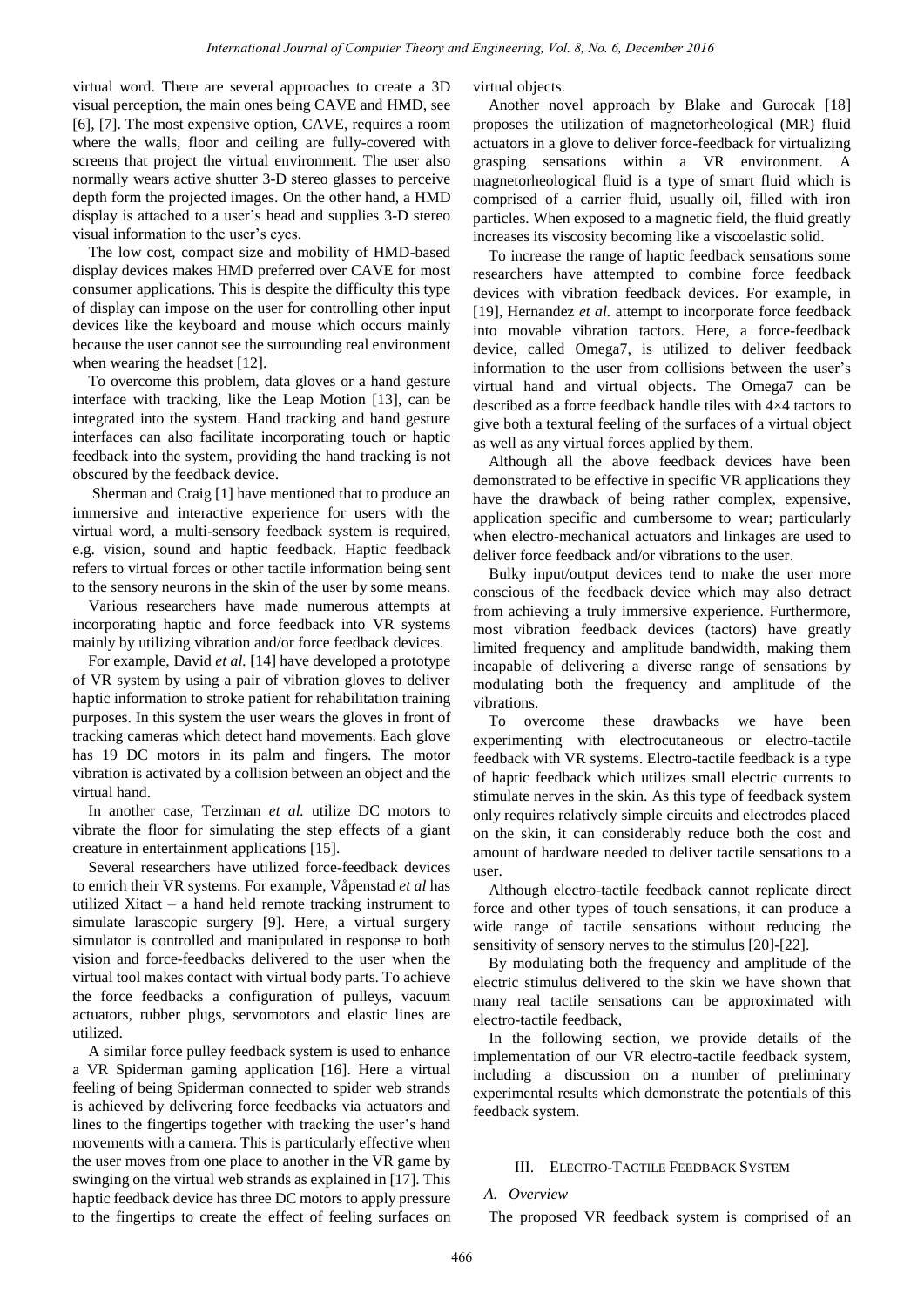Oculus Rift HMD [23] with a Leap Motion hand-tracking unit positioned on the front of a Rift headset, as shown in Fig. 1. The Oculus Rift headset and the Leap Motion unit are connected to a PC and interfaced to applications that were implemented with the Unity game engine [24]. A custom built electro-tactile feedback unit is also connected to the PC and driven by the Unity applications, as depicted in Fig. 2.



Fig. 1. Oculus rift HMD fitted with a Leap Motion hand tracker.



Fig. 2. VR electro-tactile feedback system.



Fig. 3. User operating VR electro-tactile feedback system.

## *B. Visual Feedback and Hand Control*

The vision feedback and hand control system consists of an Oculus Rift HMD and a Leap Motion unit fitted to the front of the headset, as shown in Fig. 1 and 3. The Oculus Rift HMD has head tracking hardware and is capable in providing color 3D stereoscopic vision to the user with 100-degrees viewing angle. This is somewhat similar to natural vision and enables the operator to feel as if he/she is immersed in the virtual environment.

Leap Motion is a hand tracking device and is comprised of IR LEDs and stereo infrared cameras for both illuminating and detecting the user's hands. It is capable of accurately tracking the user's hands, fingers (and/or a pointing tool) in real time and delivering this information to an application in skeletal form.

The Unity game engine software enables the programmer to devise interactive virtual 3-D environments and provide the user with a first-person stereo view of the simulated 3-D environment and the user's virtual hand via the Oculus Rift HMD.

Fig. 2 depicts the flow of information between the main components of our system. Firstly, hand and head tracking information from the Leap Motion and Oculus Rift are sent to the PC running the VR application. From this information, the VR application projects the user's virtual right hand into the virtual environment and determines if any collisions with objects have occurred. The animation software then calculates and delivers to the HMD the user's virtual view of the virtual environment. If any virtual hand touch or collision events with objects have occurred within the virtual environment an appropriate feedback signal is sent to the electro-tactile feedback unit.

# *C. Electro-Tactile Feedback*

The electro-tactile feedback system is comprised of wireless USB transmitter unit and a Transcutaneous Electro Neural Stimulation (TENS) receiver unit connected to two TENS electrodes, as shown in Fig. 4a and 4b. The TENS electrodes are comprised of a conductive fabric glove and an adhesive patch, as shown in Fig. 4c. By wearing the glove and placing the adhesive TENS electrode on the back of the wrist almost all the stimulus is delivered to the hand.







Fig. 4. a. Feedback transmitter, b. TENS receiver unit, c. Glove and patch electrodes connected to receiver unit.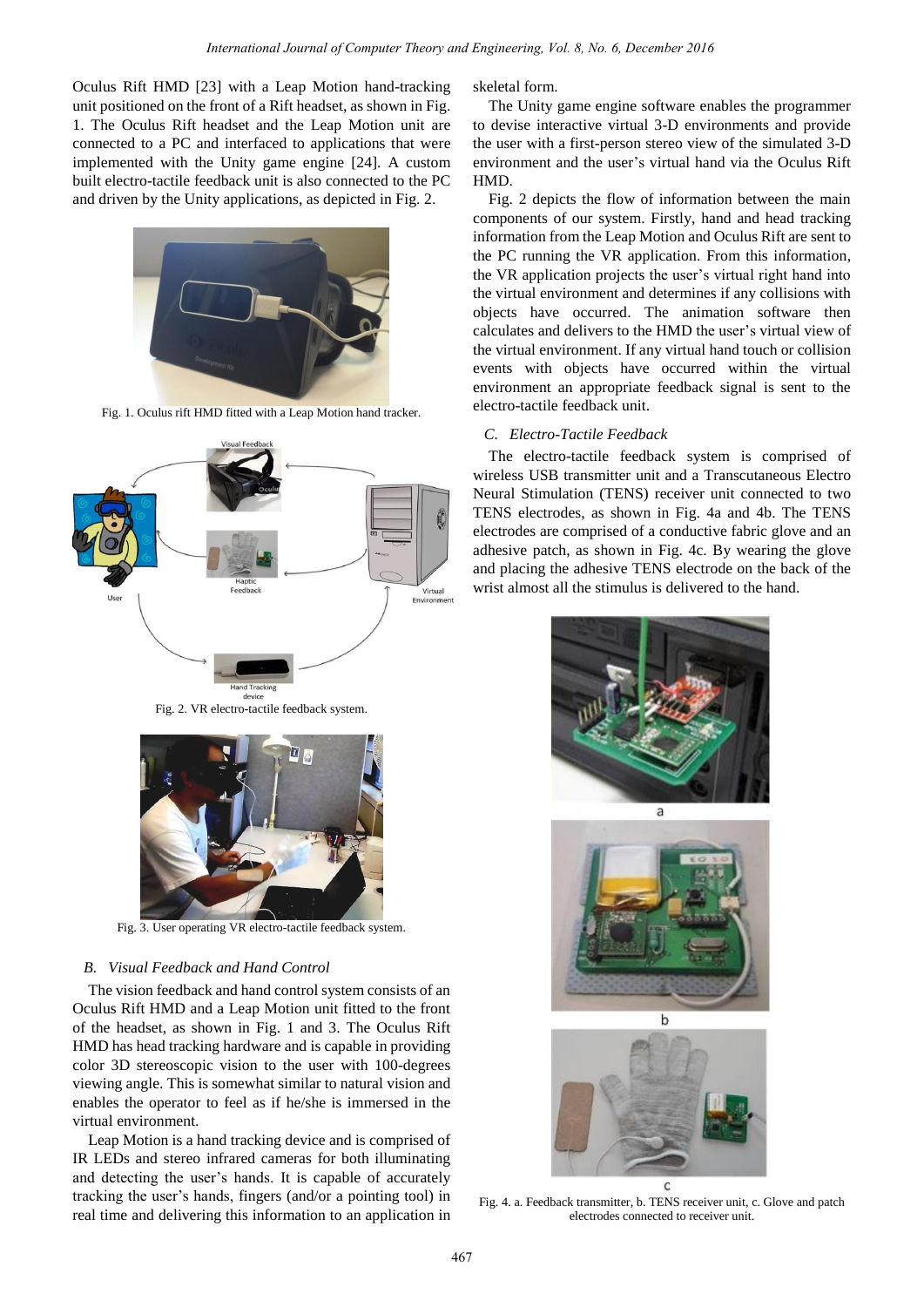The TENS unit converts the tactile feedback information from the VR application into electric pulses. Fig. 5 shows an oscilloscope trace of a typical TENS pulse. The amplitude can be adjusted between 40-80V and usually preset to suit the user's comfort level. The intensity is controllable by varying the pulse width between 10-100μs. The frequency can also be varied between 10-120Hz.

Tactile feedback sensations are delivered whenever the user's virtual hand or fingers make contact, or intersect with, virtual objects. The stimulus can also be calibrated to suit the user's comfort level. There should be no stimulus when there is no contact between the virtual hand and any virtual objects.

By specifying combinations of frequency and intensity, a range of sensations can be delivered to the user's hand. Generally, we decided to make low intensity mild sensations represent touch, fast high intensity sensations represent impacts and continuous med-high intensity sensations represent warm-hot-burn sensations.



#### IV. EXPERIMENT METHOD

To demonstrate the effectiveness of the proposed electro-tactile feedback system, three experiments were performed with three users. These experiments were devised to test the electro-tactile feedback unit's ability to deliver tactile sensations to the user's hand based on VR hand interactions with various virtual objects. All VR applications were implemented with the Unity3D animation software development kit (SDK) within the Unity game engine.

The first experiment involved bouncing a ball in an isolated area by hitting it. The second experiment involved touching walls and feeling their texture. The third experiment involved tactile interactions with a camp fire inside an isolated room. Prior to each experiment each user was asked to set the minimum intensity to zero and the maximum to the highest intensity they could tolerate continuously.

## *A. Bouncing Ball*

In this experiment three virtual balls (large, medium and small) were setup to bounce easily within a walled isolated virtual environment due to their near perfect elastic collisions with the walls, ceiling and floor. Whenever a ball makes contact with the user's virtual hand tactile stimulus is delivered to the user's hand. The amount of stimulus depends on both the size and speed of the ball. Fig. 6 shows a screenshot of the bouncing balls and user's hand in the virtual environment. The objective is for the user to use his or her hand to hit the balls and make them bounce faster. The user

was asked to repeat this task both with and without the tactile feedback switched on and indicate if the tactile feedback improved the VR immersive experience and interactivity. After 5 minutes use each all users reported that the electro-tactile feedback made them feel more immersed in the game, aware when a ball was hit and this improved their concentration on the objective task.



Fig. 6. Hitting bouncing balls in a VR environment.

# *B. Camp Fire*

The objective of the camp fire experiment was for users to experience temperature changes within a virtual environment via tactile feedback. This involved setting up a simulated fire near the back of the environment and triggering tactile feedback events when the user's virtual hand is near the fire, see Fig. 7. The intensity of the stimulus delivered to the user depends on the distance the hand is from the fire. The maximum intensity occurs when the hand is inside the fire. Users were asked to first feel the warmth from the fire and then to hold their hand in the fire. All users reported that they could feel the heat from the fire. None of the users were able to tolerate holding their hand in the fire for more than a split second.



Fig. 7. Feeling a camp fire in a VR environment.

## *C. Touching Different Texture*

In this experiment, four different surface textures were rendered on the walls and the floor of a virtual environment, as shown in Fig. 8. Namely: smooth, course brick, bumpy plaster and multi-cavity. Each textured surfaces was mapped to a different tactile feedback stimulus by setting both the frequency and intensity to approximate the texture. Textures were arbitrarily be assigned to walls and the floor prior to the user entering the virtual environment. Users were first asked to familiarize themselves with the different textures on the walls and floor by feeling them with their virtual hand and then exit the room. The textures were then reassigned to different walls and hidden from view by rendering the walls and floor with blank colors. Each user was then asked to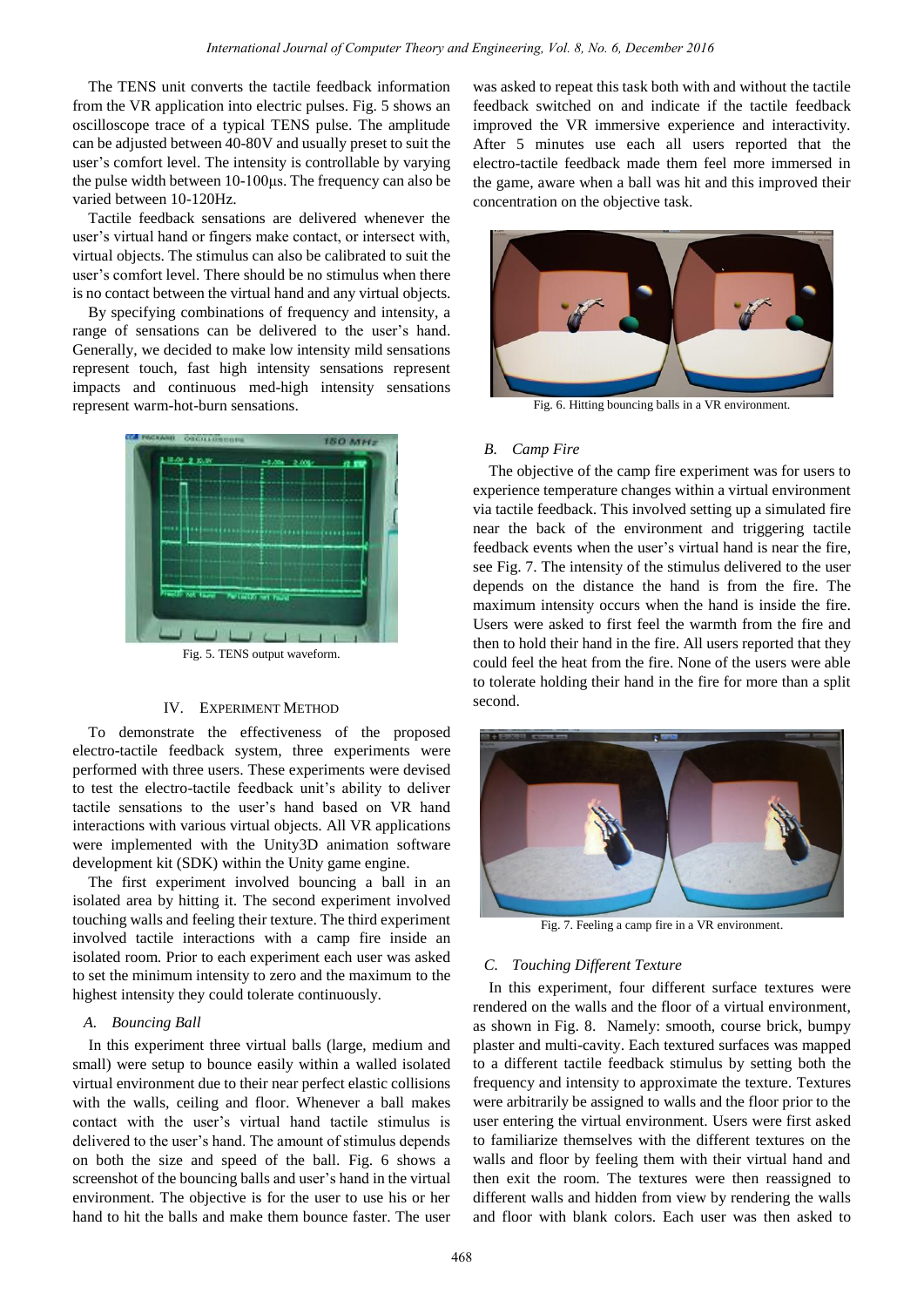reenter the environment and identify the walls based on their (hidden) texture. All users were able to correctly classify the walls and floor based on their texture.



Fig. 8. Touching textured walls within a VR environment.

#### *D. Boot Camp Gun Kickback Demo*

Boot camp is a third-person demonstration shooting game available in the Unity3D SDK, see Fig. 9. To enhance the interactivity we applied a tactile feedback jolt sensation to the hand when each shot was fired in order to give a gun kickback sensation to the user when the gun was fired. Users were asked to play the game both with and without the tactile kickback turned on. All users reported that the kickback sensation improved immersion and interactivity of the game.



Fig. 9. Shooting a gun with kickback in a VR game.

# V. CONCLUSION

Haptic feedback technology when applied to VR applications can offer improved immersion and interactivity. However, most existing VR haptic feedback systems are expensive, require the user to wear cumbersome feedback hardware and are limited in the type of haptic sensations they can deliver to the user. To improve on these limitations we have proposed an alternative feedback system based on electro-tactile feedback. Our electro-tactile feedback system is compact, simple, inexpensive and capable of delivering a variety of feedback sensations to the user. Our experimental results demonstrate how electro-tactile feedback can enhance both the sense of immersion and interactivity for VR users.

In our future work, we intend to expand this study by applying electro-tactile feedback to multi-user game applications and tele-presence systems.

#### **REFERENCES**

[1] W. R. Sherman and A. B. Craig, *Understanding Virtual Reality: Interface, Application, and Design, 1<sup>st</sup> ed. San Fransisco, USA:* Springer, 2003, ch. 1, p. 1.

- [2] K. Laver, S. George, J. Ratcliffe, and M. Crotty, "Virtual reality stroke rehabilitation-hype or hope?" *Australian Occupational Therapy Journal,* [vol. 58, no. 3,](http://onlinelibrary.wiley.com.ezproxy.uow.edu.au/doi/10.1111/aot.2011.58.issue-3/issuetoc) pp. 215-219, June 2011.
- [3] G. Riva, A. Gaggioli, D. Villani, A. Preziosa, F. Morganti, R. Corsi, G. Faletti, and L. Vezzadini, "NeuroVR: An open source virtual reality platform for clinical psychology and behavioral neurosciences, *Studies in Health Technology and Informatics,* vol. 125, pp. 394-399, 2007.
- [4] N. E. Carlozzi, V. Gade, A. Rizo, and D. Tulsky, "Using virtual reality driving simulators in persons with spinal cord injury: Three screen display versus head mounted display," *Disability and Rehabilitation: Assistive Technology*, vol. 8, no. 2, pp. 176-180, 2013.
- [5] M. Karkoub, M. G. Her, and J. M. Chen, "Design of an interactive pipeline inspection VR system," *Computer Applications in Engineering Education,* vol. 19, no. 4, pp. 814-825, December 2001.
- [6] Y. Kim, D. Jo, U. Yang, K. Kim, and G. Lee, "Interactive panoramic VR system to expand spatialness and depth of 3D zone using see-through HMD glasses," in *Proc. the 11th ACM SIGGRAPH International Conference on Virtual-Reality Continuum and its Applications in Industry,* 2012, pp. 349-349.
- [7] F. Grani, F. Argelaguet, M. Badawi, R. Gaugne, S. Serafin, and A. Lecuyer, "Audio-visual attractors for capturing attention to the screens when walking in CAVE systems," in *Proc*. *Virtual Reality (VR),* 2014, pp. 75-76.
- [8] P. Narayanan, P. Rander, and T. Kanade, "Constructing virtual worlds using dense stereo," in *Proc*. *Sixth International Conference on Computer Vision*, 1998, pp. 3-10.
- [9] C. Våpenstad, E. Hofstad, T. Lango, R Marvik, and M. Chmarra, "Perceiving haptic feedback in virtual reality simulators," *Surgical Endoscopy,* vol. 27, no. 7, pp. 2391-2397, August 2013.
- [10] A. Hamam, M. Eid, and A. Saddik, "Effect of kinesthetic and tactile haptic feedback on the quality of experience of edutainment applications," *Multimedia Tools and Applications*, vol. 6, no. 2, pp. 455-472, November 2013.
- [11] A. L. Guinan, M. N. Montandon, A. J. Doxon, and W. R. Provancher, "An ungrounded tactile feedback device to portray force and torque-like interactions in virtual environments," in *Proc. Virtual Reality (VR),* 2014*,* pp. 171-172.
- [12] P. [Havig,](http://profiles.spiedigitallibrary.org.ezproxy.uow.edu.au/summary.aspx?DOI=10.1117%2f12.883855&Name=Paul+Havig) J. McIntire, and E. Geiselman, "Virtual reality in a cave: limitations and the need for HMDs?" in *Proc. SPIE 8041, Head- and Helmet-Mounted Displays XVI: Design and Applications*, June 1, 2011.
- [13] D. Bachmann, F. Weichert, and G. Rinkenauer, "Evaluation of the leap motion controller as a new contact-free pointing device," *Sensors*, vol. 15, no. 1, pp. 214-233, 2015.
- [14] D. Sadihov, B. Migge, R. Gasset, and Y. Kim, "Prototype of a VR upper-limb rehabilitation system enhanced with motion-based tactile feedback," in *Proc World Haptics Conference (WHC)*, 2013, pp. 449-454.
- [15] D. Terziman, M. Marchal, F. Multon, and A. Lécuyer, "The king-kong effects: Improving sensation of walking in VR with visual and tactile vibrations at each Step," in *Proc*. *IEEE Symposium on 3D User Interfaces,* 2012, pp. 19-26.
- [16] K. Ishibashi, T. D. Luz, R. Eynard, N, Kita, N. Jiang, H. Segi, K. Terada, K. Fujita, and K. Miyata, "Spider hero: a VR application using pulling force feedback system," in *Proc. the 8th International Conference on Virtual Reality Continuum and Its Applications in Industry.* 2009, pp. 197-202.
- [17] L. Meli, S. Scheggi, C. Pacchiorroti, and D. Prattichizzo, "Wearable haptics and hand tracking via an RGB-D camera for immersive tactile experiences," *ACM SIGGRAPH 2014 Posters*, Vancouver, Canada, 2014.
- [18] J. Blake and H. B. Gurocak, "Haptic glove with MR brakes for virtual reality," *IEEE/ASME Transactions on Mechatronics,* vol. 14, no. 5, pp. 606-615, October 2009.
- [19] N. Garcia-Hernandez, I. Sarakoglou, N. Tsagarakis, and D. Caldwell, "Exploration of virtual surface features with a high performance tactile and force feedback interface," in *Proc. IEEE International Conference on Systems, Man, and Cybernetics (SMC),* 2012, pp. 2998-3003.
- [20] D. Pamungkas and K. Ward, "Tele-operation of A Robot Arm with Electro Tactile Feedback," in *Proc IEEE/ASME International Conference on Advanced Intelligent Mechatronics (AIM),* 2013, pp. 704-709.
- [21] H. Kajimoto, M. Inami, N. Kawakami, and S. Tachi, "SmartTouch-augmentation of skin sensation with electrocutaneous display," in *Proc. 11th Symposium on Haptic Interfaces for Virtual Environment and Teleoperator Systems,* 2003, pp. 40-46.
- [22] M. Peruzzini, M. Germani, and M. Mengoni, "Electro-Tactile Device for Texture Simulation," in *Proc IEEE/ASME International*